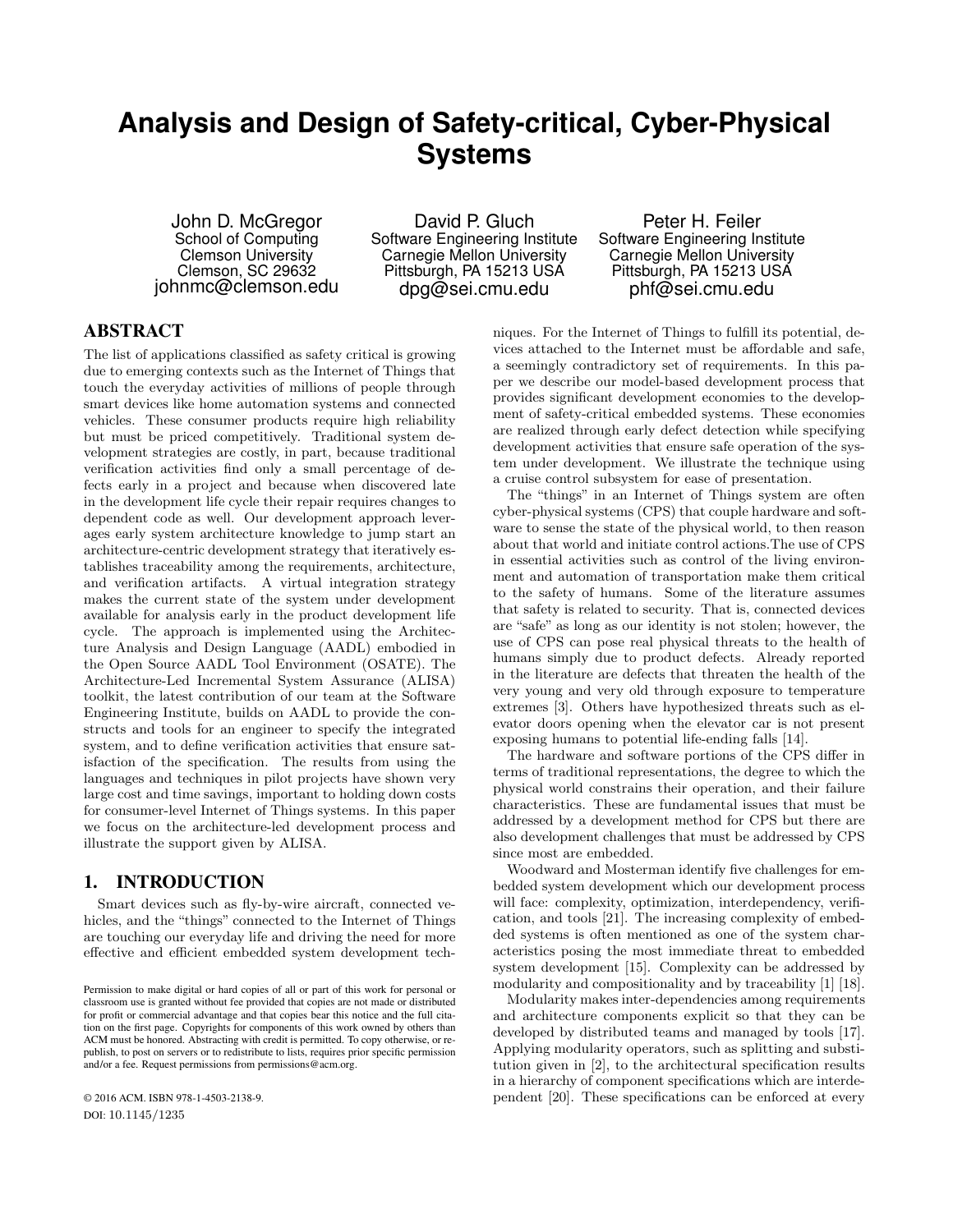level in the hierarchy. This hierarchy makes the behavioral requirements and resulting verification obligations explicit. The hierarchy provides a structure that guides the modular definition of the verification activities. Verification activities need to be designed so that they can be applied quickly and maintained easily and the hierarchy of module specifications provides that structure [13]. Tools play a key role in addressing the growing complexity of products, and each of the other challenges [12]. The main focus of this paper is a toolset intended to address the other challenges.

The contribution of this paper is an overview of our modelbased development process that addresses these issues and that is supported by a toolset including the Architecture Analysis and Design Language (AADL) and the Architecture-Led Incremental System Assurance (ALISA) toolkit. The process uses assume/guarantee contracts for specifying and verifying safety-critical embedded systems. It builds on existing techniques to detect defects early in the system development process. The rest of the paper is organized as follows: in section 2 we provide information helpful to understanding the development approach; in section 3 we describe the overall development approach; in section 4 we explain the toolset that instruments our approach; in section 5 we give the example development scenario. Finally in section 6 we briefly review our experience in applying the approach and then summarize in section 7 by describing the impact of this approach on the essential qualities of the products created using the process.

### 2. BACKGROUND

The Architectural Analysis and Design Language (AADL), a standard from SAE, is the foundation of an ecosystem of languages and tools for creating analyzable system architectures [11]. The Software Engineering Institute has developed the Open Source AADL Tool Environment (OSATE), an IDE for designing and analyzing architectures. AADL is strongly typed and provides separation of specification and implementation. AADL provides the ability to define reusable sets of domain specific properties and to define analyses based on those properties.

Members of the AADL ecosystem, e.g. members of the standards committees, commercial users, and research teams, have defined a number of annexes, additions to the core language, that are standardized separate from the core language resulting in a modular family of standards that are easier to manage than a single monolithic standard. Elements in annexes can reference elements in the architecture model coupling the two sufficiently tightly that a change in the architecture is easy to associate with changes to the verification artifacts.

The Error Annex for AADL version 2 (EMV2) is of particular use in designing safety critical systems. The annex focuses on fault propagation, failure behavior of individual components, and composite failure behavior of a system in terms of its components [5]. These three types of specifications allow the designer to supplement component specifications with information about which error types are assumed to be propagated to connected components and which are guaranteed to be contained within the component. This allows the component specification to include nominal behavior and error behavior in similar ways. The error ontology defined in the error annex provides a reference against which the designer can check the component specification to insure

that known error types have been included in the specification and mitigated through specific requirements.

AADL is a good modeling choice for CPS since it contains software primitives for processes, threads, and subprograms as well as hardware primitives for processors, memory, buses and devices as well as systems. The extensible property definition facility allows the modeler to accurately reflect those characteristics of the system under analysis that are important to the analyses being conducted. Connections can be defined between the hardware and software elements. Each component can contain nominal and error flows. This allows events (such as interrupts) to be modeled flowing from hardware to software.

Two very powerful property analysis tools, AGREE and Resolute, have been contributed to the AADL ecosystem by Rockwell Collins. Assume Guarantee REasoning Environment (AGREE) is a tool used to define assume/guarantee contracts. AGREE supports compositional reasoning using a Satisfiability-Modulo Theorem (SMT) prover that checks the behavior model for contradictions that would prevent the system from fulfilling the system guarantees. The guarantees are proved by beginning at the lowest levels of each implementation hierarchy, evaluating the guarantees at that level and then composing that evidence at the next higher level of composition to prove the guarantees for the aggregated components.

"Resolute" is a language and tool for developing architectural assurance cases for architectures represented in AADL. Resolute enables the developer to link activities, which create assurance case assets, to the architecture elements being assured. Resolute extends the Goal Structuring Notation (GSN) to provide for defining claims about the properties of the system, identifying the evidence needed to prove a claim to be true, and a structure that sequences the claims and evidence unto an argument. Each claim is a predicate supported by a set of functions to evaluate portions of the architecture description to evaluate the truth value of the predicate.

### 3. APPROACH

The ALISA project at the Software Engineering Institute is developing a different approach to embedded system design particularly for safety-critical CPS using reusable assets such as reusable requirements, design fragments, and test artifacts. The ALISA toolkit provides a set of domain specific languages to specify requirements, verification activities, and assurance cases. Our approach:

- is based on the hypothesis that even in the very early stages of development the development team has some basic knowledge of, and makes some fundamental assumptions about, the architecture of the system being developed;
- assumes that significant products are built by multiple teams within a large organization or by a consortia of independent organizations that must coordinate their work and communicate technical details with each other; and
- recognizes certain realities of development in this environment such as the need for identifying relationships (1) between development artifacts, such as requirements or reusable components, and the personnel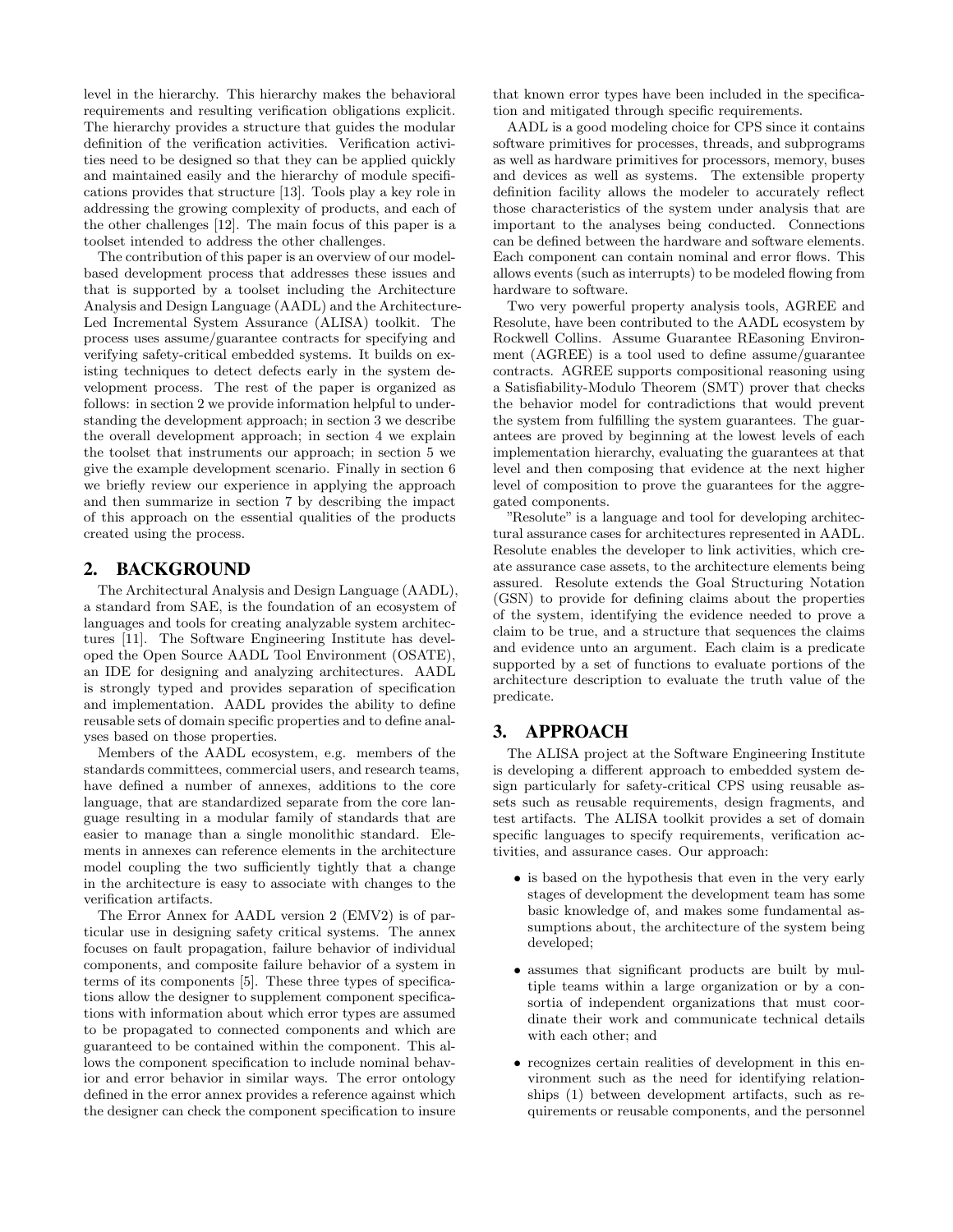responsible for maintaining those artifacts, (2) between assets, such as security design patterns, and users of the assets, such as programmers, and (3) between various types of assets, such as requirements descriptions and design patterns that satisfy the requirements.

The development process behind this approach follows the double V model shown in Figure 1 in which the system is constructed in parallel with the specification and evaluation of verification conditions.

Our approach builds on the concept of virtual system integration and analysis of architecture models. Virtual system integration refers to composing a product representation from model components capable of being automatically analyzed. The Aerospace Vehicle Systems Institute (AVSI) chose the SAE AADL standard and tool support as key technology in a proof of concept effort as part of a multi-year System Architecture Virtual Integration (SAVI) initiative. The US Army has recently incorporated this approach under the name Architecture-Centric Virtual Integration Process (ACVIP) in a large scale tech demo program. Our work presented here complements these efforts with a focus on requirements and safety specifications as well as incremental verification throughout the development life-cycle.

AADL is a strongly typed language and supports reliable integration and analysis of subsystem models and analysis of the fully integrated model. The behavior of each model element can be tweaked via properties to more closely express the system under development. The ALISA tools support references to elements in the AADL model.

The virtual integration facet of our approach was the focus of a proof of concept effort [9]. The trials have shown significant cost reductions resulting from the early detection of defects [19]. Our recent work has supported the virtual integration of test assets into effective verification activities. The full development approach is being used on a trial basis in a phased project involving a government agency and multiple contracting organizations.

### 4. TOOLS

The AADL team at the SEI has developed a set of domain specific languages that support the ALISA approach. The ALISA toolkit combines with other tools in the AADL ecosystem to support the ACVIP style process [6]. In this section we give an overview of three languages, which we will use in a development scenario in section 5. The tools are based on xText, an open source tool for building domain specific languages (DSL) and supporting tools such as context-sensitive editors. Each file and the associated language tools are associated via the file extensions. For example, the stakeholder goals are defined in a file that uses a .goals extension. Opening such a file invokes the appropriate editor.

Reqspec is a requirements specification language that supports the expression of requirements. Each requirement can be linked directly to elements of the AADL model and to other system artifacts. It supports the statement of stockholder's goals (.goals), as shown in Figure 3, and the statement of system requirements (reqspec), as shown in Figure 5. Requirements are first class objects with properties including links to other requirements and verification activities, stability measures, and ownership information.

Verify is a language for defining actions to be taken to ver-

ify aspects of the system under development. At the most detailed level individual verification activities such as executable test cases or model analyses are specified. A verification suite is a logical grouping of verification activities. Each suite selects the activities needed to achieve a verification objective such as "every line of code" test coverage. A verification plan groups verification suites to meet a project objective such as a type of certification. These verification activities can be mixed and matched in many different configurations to support the verification of different but similar products. Subsystems, and the corresponding verification activities, can also be exported for use in other products.

Assure is a language for defining assurance cases. An assurance case is a structured argument in which claims are made about the degree to which requirements are satisfied by the system development artifacts. A .assure file organize verification results into arguments establishing the validity of the specific claims in the assurance case. Assure supports the automation of the verification plans that execute verification activities.

## 5. A SCENARIO

In this section we illustrate our architecture-led systems engineering process for developing safety-critical embedded CPS through a scenario. We illustrate the initial iteration which covers some setup and early system development. The system is developed in increments, significant sets of system capabilities. Each increment is developed through a complete requirements / architecture / verification cycle, illustrated in Figure 2. The knowledge gained from making architecture decisions feeds back into the requirements in several ways. Values of properties may be more precisely stated. New requirements, such as safety requirements, may be added. As architecture elements are defined, verification activities are defined and tied to individual requirements and individual architecture elements.



We will use a simple adaptive cruise control system as the system under development for our example scenario. The system can be set to maintain a minimum speed and a minimum gap between our vehicle and a vehicle in front. The system has inputs from multiple sensors measuring current speed and size of the gap. The system outputs signals to the Human Machine Interface (HMI) to illuminate icons regarding the state of the system and outputs signals to the throttle and brake actuators. The system is part of a family of cruise control subsystems: cc - traditional cruise control; acc - adaptive cruise control; and cacc - a collaborative, adaptive cruise control.

The system development process begins with the definition of the high level system goals based on stakeholder inputs. The stakeholder goals for a CPS are often stated in terms of quality attributes. These high level goals lead the development team to anticipate that a system will be based on a certain architecture style. The stakeholder goals for the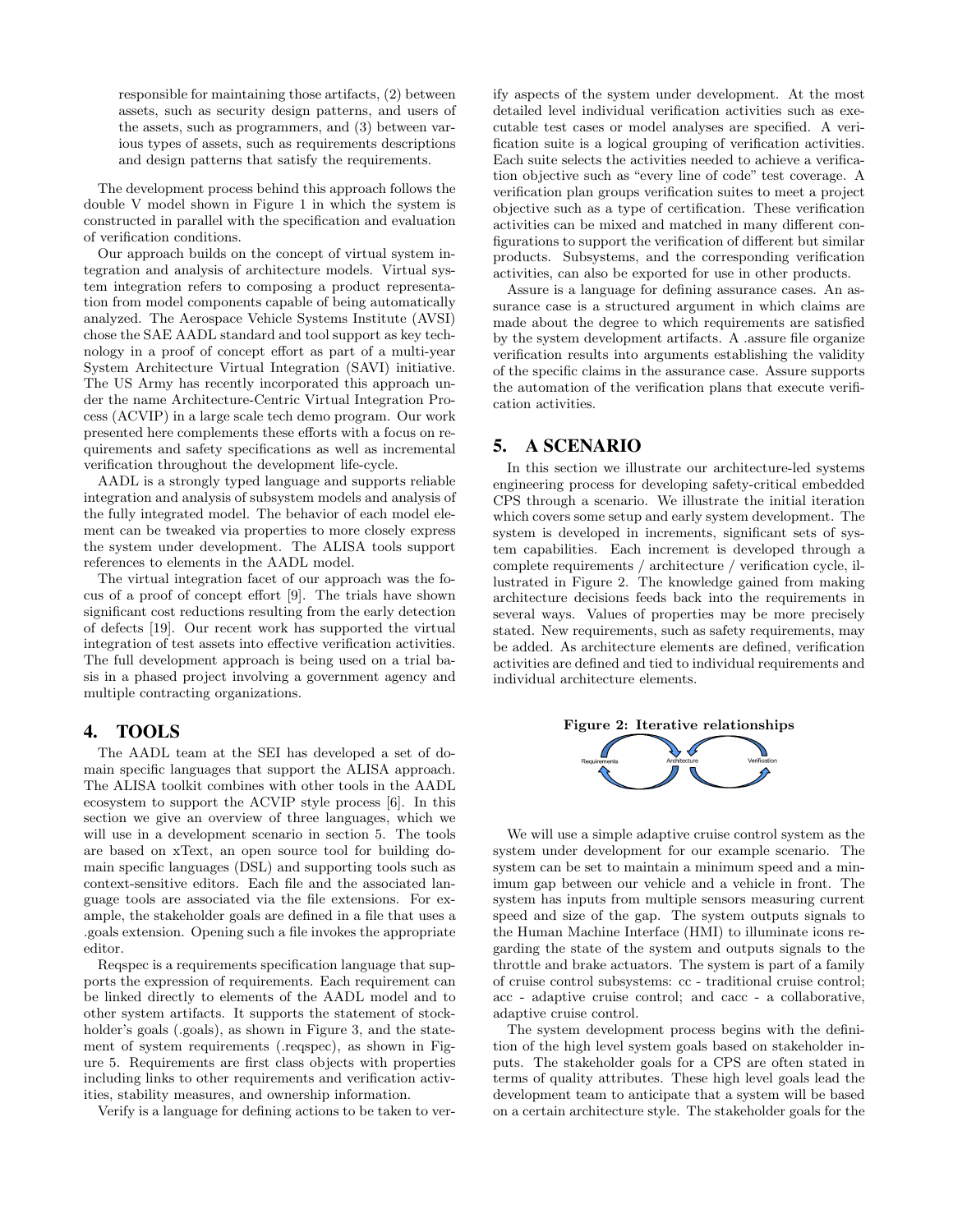

### Figure 1: Parallel development and verification processes



| 1.            | stakeholder goals caccStakeholderGoals for caccintegration::cacc rt        |
|---------------|----------------------------------------------------------------------------|
| $\mathcal{P}$ | use constants caccConstants                                                |
| 3.            |                                                                            |
| 4.            |                                                                            |
| 5.            | description "Stakeholder goals for the family of cruise controls"          |
| 6.            | goal g1: "Safety" [                                                        |
| 7.            | description "The system shall only change modes when it is safe to do so." |
| 8.            | rationale "This is a control system, whose failure affects lives."         |
| 9.            | stakeholder caccProject.rs                                                 |
| 10.           | category quality.safety                                                    |
| 11.           |                                                                            |

cruise control system are to safely and securely constrain the speed of the vehicle.

An example stakeholder goal written in the Reqspec notation is shown in Figure 3. Line 1 shows that all of the goals defined in this file refer to the architecture defined in the cacc rt specification written in AADL. Line 6 defines Safety as the goal and labels it "g1." The field "stakeholder caccProject.rs" on Line 6 refers to a system stakeholder defined in an organization description using a file with extension .org and shown in Figure 6. This traces the statement of a system goal directly to the stakeholder responsible for the goal.

As the terrain over which the vehicle is traveling changes the system will have to speed up or slow down the vehicle. The team recognizes that these goals point to a standard reference architecture - the feedback control loop architecture style, shown in Figure 4. This initially chosen style drives a high-level AADL model. The stakeholders' goals and the feedback control loop lead to the definition of requirements to assure safe operation.

An example system safety requirement, stated in the Reqspec DSL, for controlling the maximum speed to mitigate one form of unintended acceleration, is shown in Figure 5. This requirement is a safety constraint that enforces a maximum limit in the speeds at which the cruise control can operate. Note that in Line 2 the reference to the AADL model is to a specific implementation, cacc\_rt.devices, rather than just to the specification, cacc rt. One goal of this research effort is to improve traceability from development artifacts back to the relevant requirements. Notice that the system requirement, shown in Figure 5, has a field on Line



Figure 5: A safety requirement

- 1. system requirements caccregs:"CACC"
- 2. for caccintegration::cacc rt.devices
- $\overline{3}$ . use constants caccConstants
- $4.$  $\overline{1}$
- 5. val MaximumSpeed = 120
	-
- 6. requirement speed R1 : "throttle cannot exceed the maximum setting"
- $7.$  $\overline{1}$
- 8. description this " shall have a maximum reading that is less than or equal to maximum setting"
- $9.$ rationale "fly by wire may introduce an electrical error beyond the physical throttle setting'
- $10$ compute CurrentSpeed:integer
- 11. value predicate CurrentSpeed < MaximumSpeed
- $12.$ mitigates "Invalid data sent by the speedometer"
- 13. issues "need to recognize that physical subsystems can present issues for a digital system"
- see goal caccStakeholderGoals.g1 14.
- $15.$ category kind.cc kind.acc quality.safety
- 16. uncertainty
- 17. volatility 2
- 18. impact 3
- 19.  $\overline{1}$
- $20.$ ]

14 "see goal caccStakeholderGoals.g1" linking the system requirement to a stakeholder goal. In Figure 5 the fragment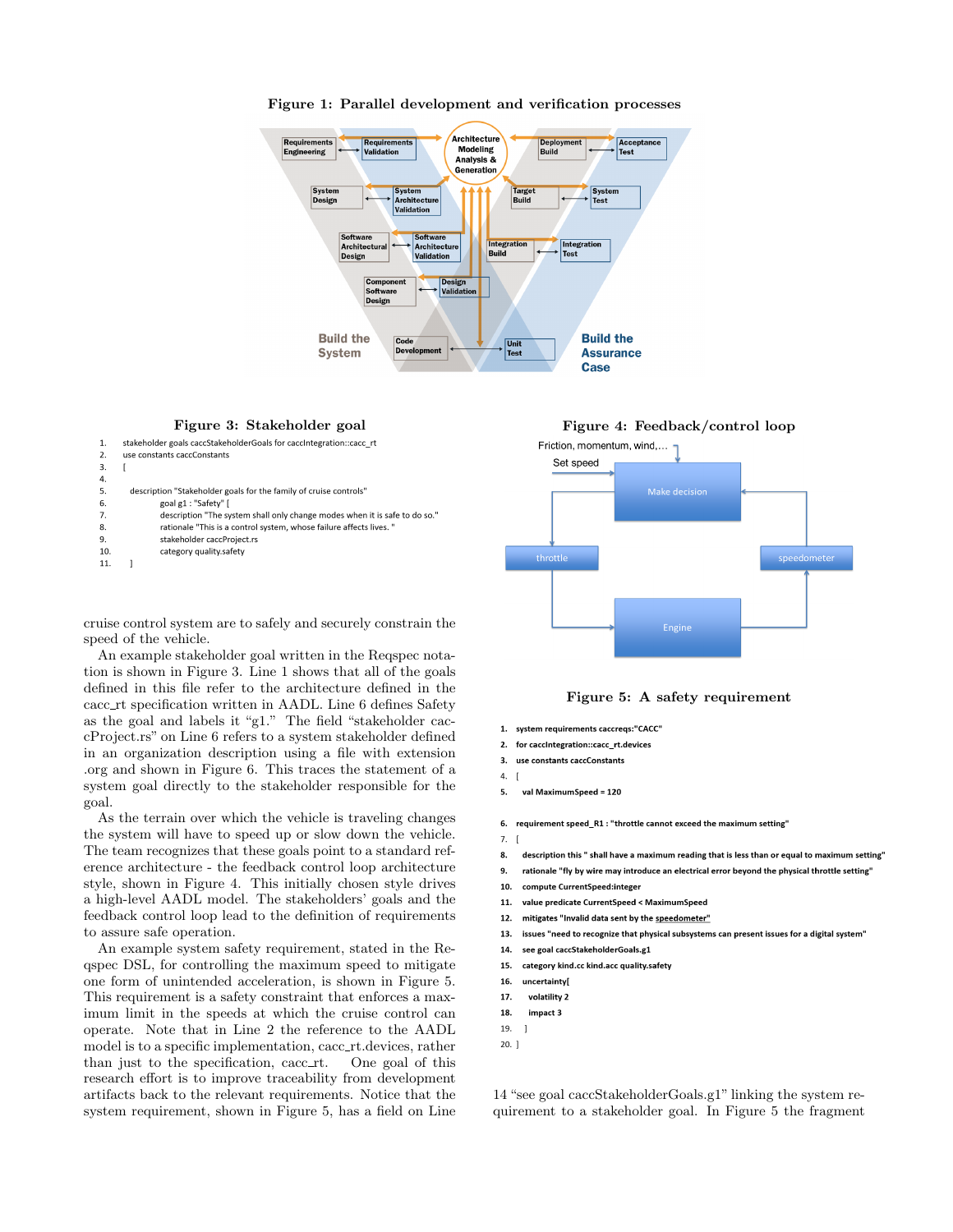"for caccIntegration::cacc\_rt" in the first line links the set of goals to a system specification in the AADL model, shown in Figure 7.

### Figure 6: stakeholder description in an organization

- 1. organization caccProject
- 2. Stakeholder rs [
- 3. full name "Roselane Santana Silva"
- $\mathbf{A}$ title "Researcher"
- 5. role "System modeler"
- $6.1$

### Figure 7: portion of AADL model of adaptive cruise control

#### $\mathbf{1}$ system cacc\_rt extends abstracts::cace

feature  $\overline{3}$ sensed\_speed:in data port<br>data\_types::speed{securityProperties::entryExitPointPrivileges=>5.0;securityProperties::entryExitPointAccessRights=>3.0;};  $\overline{a}$ sensed\_speed\_limit:in data port<br>data\_types::speed{securityProperties::entryExitPointPrivileges=>5.0;securityProperties::entryExitPointAccessRights=>3.0;};  $\overline{\mathbf{5}}$ sensed\_position:in data port<br>data\_types::gps\_Position{securityProperties::entryExitPointPrivileges=>5.0;securityProperties::entryExitPointAccessRights=<br>>3.0.1.YPes::gps\_Position{securityProperties::entryExitPointPrivileges . . . . . , , , ,<br>gap:in data port{securityProperties::entryExitPointPrivileges=>5.0;securityProperties::entryExitPointAccessRights=>3.0;}; gapLimit: in data<br>port{securityProperties::entryExitPointPrivileges=>5.0;securityProperties::entryExitPointAccessRights=>3.0;}; power: in data port{securityProperties::entryExitPointPrivileges=>5.0;securityProperties::entryExitPointAccessRights=>3.0;}; throttle\_position: in data port<br>data\_types::cmd{securityProperties::entryExitPointPrivileges=>5.0;securityProperties::entryExitPointAccessRights=>3.0;};  $10.$ end cacc\_rt;

In Figure 8 the expressions in {} are property specifications. In this case the properties are describing the attack surfaces of the system's subcomponents, a form of security metric [16]. These properties are manipulated by Resolute queries intended to compute the attack surface of the system. One of the Resolute claims is shown in Figure 11. The use of these local property values allows the hardware and software in a CPS to be configured differently for different products within the same product family.

### Figure 8: Property Specifications

- 1. Security\_Features(self: component) <= \*\*"Calculating total attack surface "\*\*
- 2. let featureSet : {feature} = features(self);
- 3. let sumSurfaceC:real = sum({surfaceAreaC(t) for (t:featureSet)});
- 4. let sumAccessC:real = sum({surfaceAccessC(w) for (w:featureSet)});
- 5. Req5(sumSurfaceC/sumAccessC)

Now that some requirements have been defined, an architecture style identified, and links established among them, the developer turns to verification and defines a set of verification activities using the Verify DSL. A portion of a verification plan is shown in Figure 9. The verification plan is linked to a set of requirements by the "for caccreqs" statement in the header. Each claim uses a specific requirement identifier from the linked set, for example speed R1 from Figure 5, to link test activities to a specific requirement.

### Figure 9: A portion of a verification plan

| 1. | verification plan CACCPlan for caccreqs |
|----|-----------------------------------------|
|----|-----------------------------------------|

- $\overline{2}$ description"This is the verification plan for the requirements in caccReqs'
- claim speed\_R1:"The vehicle does not exceed maximum speed" [ 3.  $\overline{a}$ rationale "This plan achieves a certification level of verification"
- activities  $\tilde{\mathbf{x}}$
- speed ActTest1:"Test of speed control": 6.
- $\overline{z}$ caccVerificationMethods.comp(MaximumSpeed.CurrentSpeed)
- 8. property values ()
- 9
- $10.$ weight 2  $11.$ timeout 5
- $12.$  $\overline{1}$
- $13.$ speed\_ActTest2:"Second test of speed control"
- $14.$ Plugins.ElectricalPower()  $15.$
- property values()[ 16. category kind.co
- $17.$ weight 3
- timeout 5 18.
- 19.  $\overline{1}$
- 20. assert all[speed\_ActTest1, speed\_ActTest2]

 $21.$  $\overline{1}$ 

caccVerificationMethods.comp (MaximumSpeed, CurrentSpeed) invokes a user-defined Java method to compute a comparison while Plugins.ElectricalPower(), a calculation of the electric power needs of the system, invokes one of the analysis methods built into OSATE as Eclipse plugins. Other methods may be written in Resolute (see below), as tests in the JUnit test harness, or maybe as manual processes, such as review of a document.

Each verification activity specifies a weight that expresses the importance of the activity as well as a timeout limit to aid in automatic monitoring of test execution. The weight is used in planning which tests to run and evaluating the test results. The category field with "cc" is an enumeration value, which refers to one of three product types introduced earlier in this scenario, used to filter out tests that only apply to the acc or cacc product types.

Finally the developer wants to tie the new increment into the evolving assurance case. The Assure DSL allows the developer to specify the scope of an assurance case. First, the scope of the assurance case is determined by the verification plans of the subsystems identified to be part of the case and those assumed to be verified separately. Second, the developer can specify a filter for subsets of requirements and verification activities to focus on certain functional and non-functional requirements and verification activities relevant to the phase of development. The configured assurance case is then the basis for automated verification execution and tracking of verification results incrementally throughout the project.

Figure 10 shows the contents of a .alisa file that defines an assurance case composed of assurance plans, which in turn are composed of assurance tasks. The assurance case is scoped by the "for" statement to cover the cacc\_rt specification while the assurance plan is scoped to the cacc\_rt implementation of cacc\_rt.devices. This hierarchical definition approach allows for precise targeting of test activities and their reuse.

Before starting the next increment of product definition, the developer can activate the assurance case analysis which will identify problems early. The OSATE environment supports instantiating the architecture using the structures and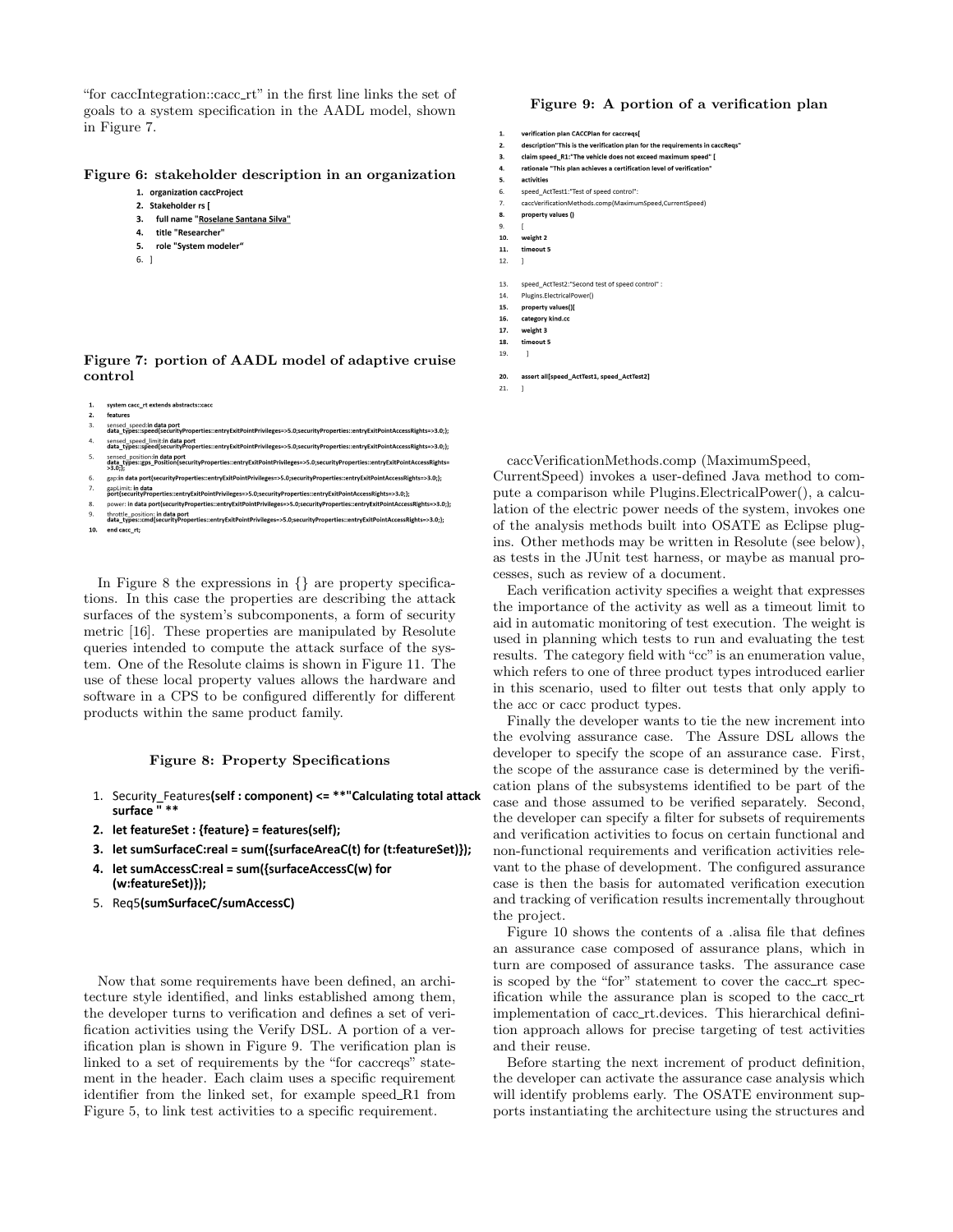Figure 10: A portion of an assurance plan<br>assurance case caccAssuranceCase:"Assurance case for the family of cruise control systems-CACC" for<br>caccinteeration:::cacc rti

```
\overline{2}assurance plan caccAssurancePlan: "The assurance case for the CACC implementation'
```

```
\overline{\mathbf{3}}for caccintegration::cacc rt.devices [
```
- $\overline{a}$ assure CACCPlan
- 5. issues "this assurance plan is related to the assurance case for CACC"

```
6.
```

```
assurance task firstTest:"assurance task for one element" [
\overline{7}8.
     category kind.cc kind.acc kind.cacc quality.security quality.safety
```
9.

 $\mathbf{1}$ 

```
10.1
```
properties defined in the AADL model. This virtually integrated system can be analyzed using a number of analyses that already exist in OSATE and using new queries defined in Resolute. For example, if all the threads in the system are expected to be dispatched periodically the Resolute query shown in Figure 11 would check the entire instantiated model to verify that each thread has the "periodic" property. Line 5 shows the Resolute function that can extract the value for a specific property in the AADL model. This means that many types of defects, mismatched assumptions, and violated constraints can be detected very soon after they are injected into the system. There is also a type of verification activity type labeled "manual" to support activities that cannot be automated but whose results contribute to the assurance case.

Figure 11: A structural Resolute query

- 1. SystemWideReq1() <= \*\* "All threads have a period" \*\*
- forall (t: thread). HasPeriod(t)  $2.$
- $\overline{3}$ .
- 4. HasPeriod(t: thread) <= \*\* "Thread" t" has a period" \*\*
- 5. has\_property(t,Timing\_Properties::Period)

Our approach has integrated safety analysis with requirement specification and verification [8]. It consists of two steps: first, users systematically annotate the architecture with potential error source and propagation specifications. They represent exceptional conditions that have safety implications. The annotated model is then analyzed by verification activities to assess the impact of potential faults (Failure Mode and Effect Analysis (FMEA)) and determined all possible contributors and the probability of occurrence of system failures using Fault Tree Analysis (FTA). In addition verification activities include assuring coverage of potential fault conditions by utilizing a fault taxonomy defined as part of the EMV2 annex to of AADL.

The developer has now completed an initial cycle and is ready to tackle another increment of capabilities. Analyses can be run at any time utilizing the development assets and the rich structure of relationships among those assets. Those relationships are summarized in Figure 12.

# 6. EVALUATION OF THE APPROACH

The principles and techniques underlying the approach described in this paper have been evaluated in several contexts. They have been used in investigations of representative industrial application systems but not in a production mode [7],[4][10]. It is also being used in a large technical project that does represent production mode.

# 7. SUMMARY

The five development challenges presented in section 1 provide a basis for summarizing the work related to AADL and ALISA.

- complexity Our approach is modular. AADL provides for defining component specifications in a typesafe manner. AADL has constructs for specifying hardware and software components, and even abstract components, which may be resolved to either. The modeling language supports separating specification from implementation and strong typing of artifacts. Our new DSLs treat many development artifacts as first class citizens about which analysis procedures can reason.
- optimization ALISA supports an iterative style of development. The OSATE environment and add-ins support virtual integration. The AGREE and Resolute annexes support evaluation of predicates to evaluate a number of the properties of the system allowing the design space to be searched and designs to be optimized.
- interdependency The natural dependencies among requirements, the architecture, and the verification conditions are made explicit by the cross-references among the artifacts in the ReqSpec and Verify definitions. The tool set uses those dependencies to locate elements defined in various files for carrying out automated analysis and verification activities.
- verification The Verify and Assure languages provide several tools for defining, automating, and executing verification activities and reporting results. Verification plans are developed for individual modules and for compositions of modules. The activities can be used in multiple assurance plans to develop assurance cases for individual products. Application of these activities is automated in a manner similar to JUnit enhancing reusability.
- tools Our approach uses a number of tools beginning with OSATE, the integrated development environment for AADL models, incorporating tools for model checking, such as AGREE and Resolute, developed by others, and a set of domain specific languages aimed at implementing an architecture-led development approach.

We continue to validate our work by modeling and analyzing example systems across a variety of safety-critical domains.The ALISA toolkit is open source and available at https://github.com/osate/alisa.

# 8. ACKNOWLEDGEMENTS

### Copyright 2016 ACM

Roselane S. Silva of the Federal University of Bahia, Brazil, developed the AADL model from which we extracted excerpts. Many thanks to her for her contribution. The full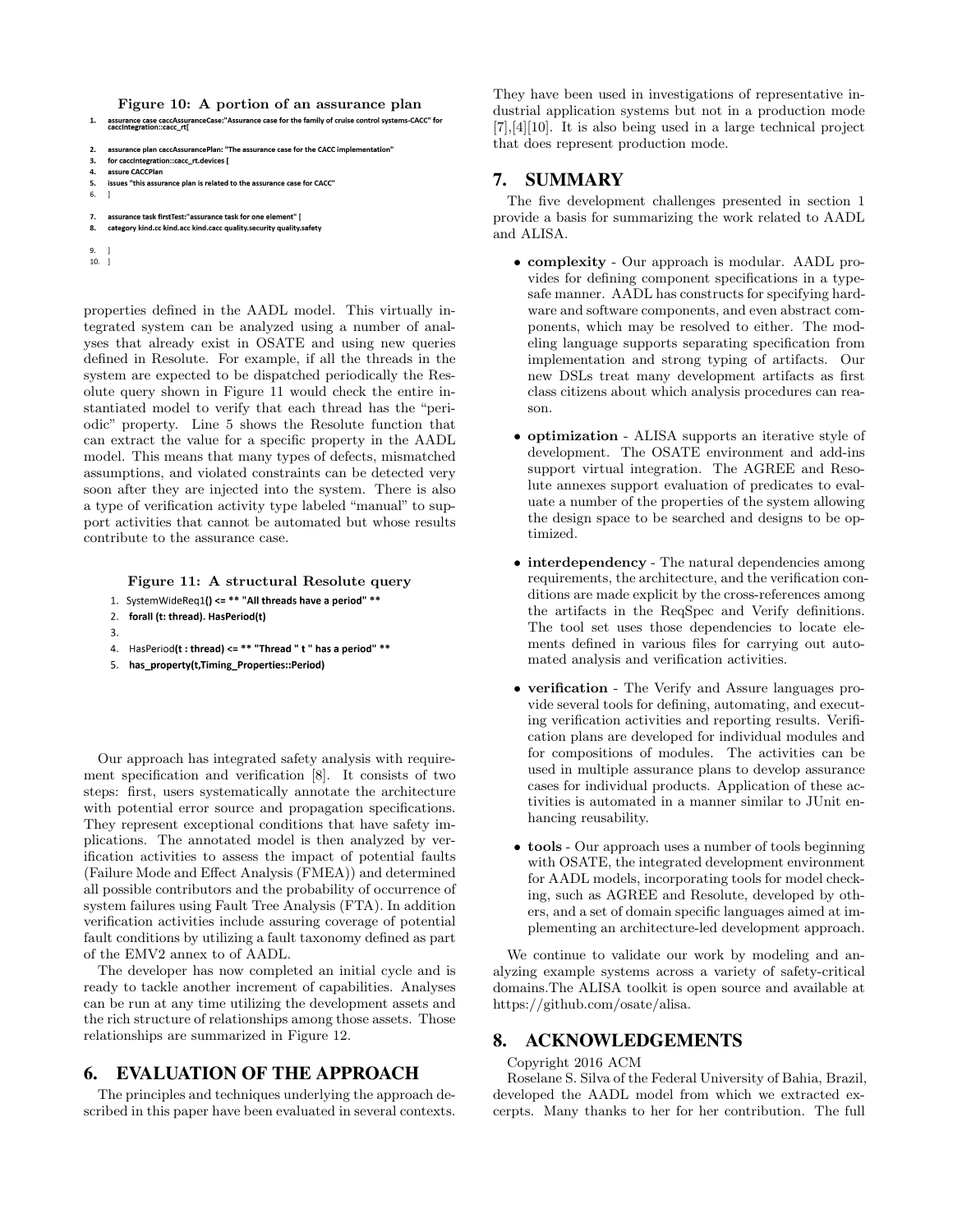

### Figure 12: Artifact dependency relationships

model can be found at https://github.com/rose2s/AADL/ tree/master/CACC\_model.

This material is based upon work funded and supported by the Department of Defense under Contract No. FA8721- 05-C-0003 with Carnegie Mellon University for the operation of the Software Engineering Institute, a federally funded research and development center.

[Distribution Statement A] This material has been approved for public release and unlimited distribution. Please see Copyright notice for non-US Government use and distribution.

Carnegie Mellon<sup>®</sup> is registered in the U.S. Patent and Trademark Office by Carnegie Mellon University. DM-0003803

### 9. REFERENCES

- [1] A. Albinet, J.-L. Boulanger, H. Dubois, M.-A. Peraldi-Frati, Y. Sorel, and Q.-D. Van. Model-based methodology for requirements traceability in embedded systems. In Proceedings of 3rd European Conference on Model Driven Architecture Foundations and Applications, ECMDA'07, 2007.
- [2] C. Y. Baldwin and K. B. Clark. Design rules: The power of modularity, volume 1. MIT press, 2000.
- [3] N. Bilton. Nest thermostat glitch leaves users in the cold. http://www.nytimes.com/2016/01/14/fashion/ nest-thermostat-glitch-battery-dies-software-freeze. html?\_r=0. url visited June 29, 2016.
- [4] D. De Niz, P. H. Feiler, D. Gluch, and L. Wrage. A virtual upgrade validation method for software reliant systems. Technical Report CMU/SEI-2012-TR-005, Software Engineering Institute, Carnegie Mellon University, Pittsburgh, PA, 2012.
- [5] J. Delange and P. Feiler. Architecture fault modeling with the AADL Error-Model Annex. In 2014 40th EUROMICRO Conference on Software Engineering and Advanced Applications, pages 361–368, Aug 2014.
- [6] J. Delange, P. Feiler, and N. Ernst. Incremental life cycle assurance of safety-critical systems. In 8th European Congress on Embedded Real Time Software and Systems (ERTSS 2016), 2016.
- [7] J. Delange, P. Feiler, D. Gluch, and J. Hudak. AADL fault modeling and analysis within an ARP4761 safety assessment. Technical Report CMU/SEI-2014-TR-020, Software Engineering Institute, Carnegie Mellon University, Pittsburgh, PA, 2014. url visited June 29, 2016.
- [8] P. Feiler, D. Gluch, and J. D. Mcgregor. An architecture-led safety analysis method. In Proceedings of ERTS 2016, 2016.
- [9] P. Feiler, J. Hansson, D. de Niz, and L. Wrage. System architecture virtual integration: An industrial case study. Technical Report CMU/SEI-2009-TR-017, Software Engineering Institute, Carnegie Mellon University, Pittsburgh, PA, 2009.
- [10] P. Feiler, C. Weinstock, J. Goodenough, J. Delange, A. Klein, and N. Ernst. Architecture-led diagnosis and verification of a stepper motor controller. In 8th European Congress on Embedded Real Time Software and Systems (ERTSS 2016), 2016.
- [11] P. H. Feiler and D. P. Gluch. Model-Based Engineering with AADL: An Introduction to the SAE Architecture Analysis & Design Language. Addison-Wesley Professional, 1st edition, 2012.
- [12] P. H. Feiler, B. A. Lewis, and S. Vestal. The sae architecture analysis: Design language (aadl) a